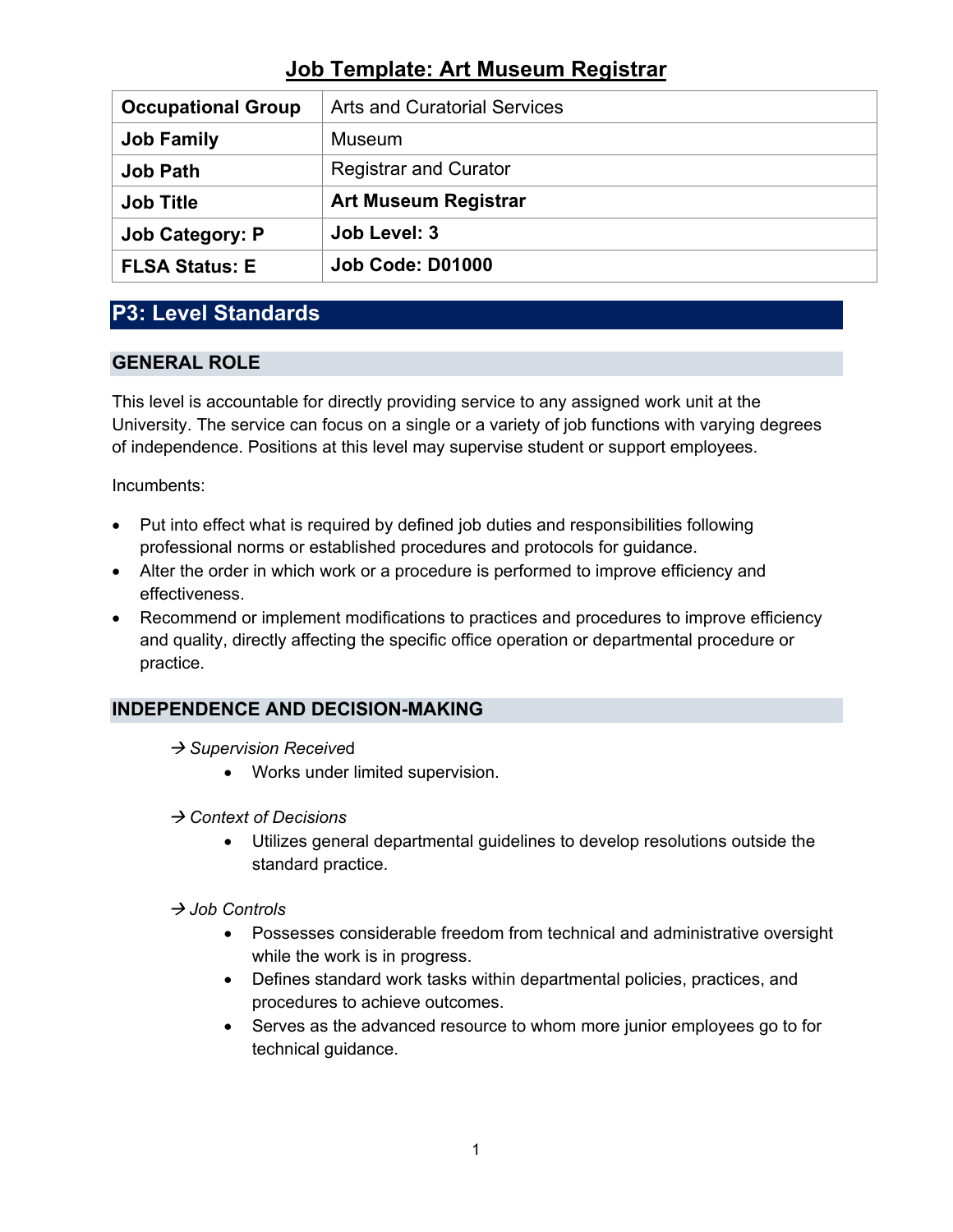| <b>Occupational Group</b> | <b>Arts and Curatorial Services</b> |
|---------------------------|-------------------------------------|
| <b>Job Family</b>         | <b>Museum</b>                       |
| <b>Job Path</b>           | <b>Registrar and Curator</b>        |
| <b>Job Title</b>          | <b>Art Museum Registrar</b>         |
| <b>Job Category: P</b>    | Job Level: 3                        |
| <b>FLSA Status: E</b>     | <b>Job Code: D01000</b>             |

## **COMPLEXITY AND PROBLEM SOLVING**

### → Range of *issues*

- Handles a variety of work situations that are cyclical in character, with occasionally complex situations.
- Issues are regularly varied.
- Problems tend to be technical or programmatic in nature.

### *Course of Resolution*

- Assesses a variety of situations, and develops resolutions through choosing among options based on past practice or experience.
- *Measure of Creativity*
	- Issues are solvable through deep technical know-how and imaginative workarounds.
	- Most of the obstacles, issues, or concerns encountered require considering alternative practice or policy interpretation.

### **COMMUNICATION EXPECTATIONS**

→ Manner of Delivery and Content

• Regularly provides information on finished materials to others.

### **SCOPE AND MEASURABLE EFFECT**

- Actions regularly affect an individual, item, event, or incident, etc.
- Actions taken are generally done to meet reporting requirements or regulatory guidelines, or to satisfy internal checks and balances and/or existing standards.
- Incumbents have an indirect impact on a larger action or process, such as serving as a single component in an approval process, where the process is "owned" by a different work unit.
- May be designated to guide or organize the work of several employees within the unit.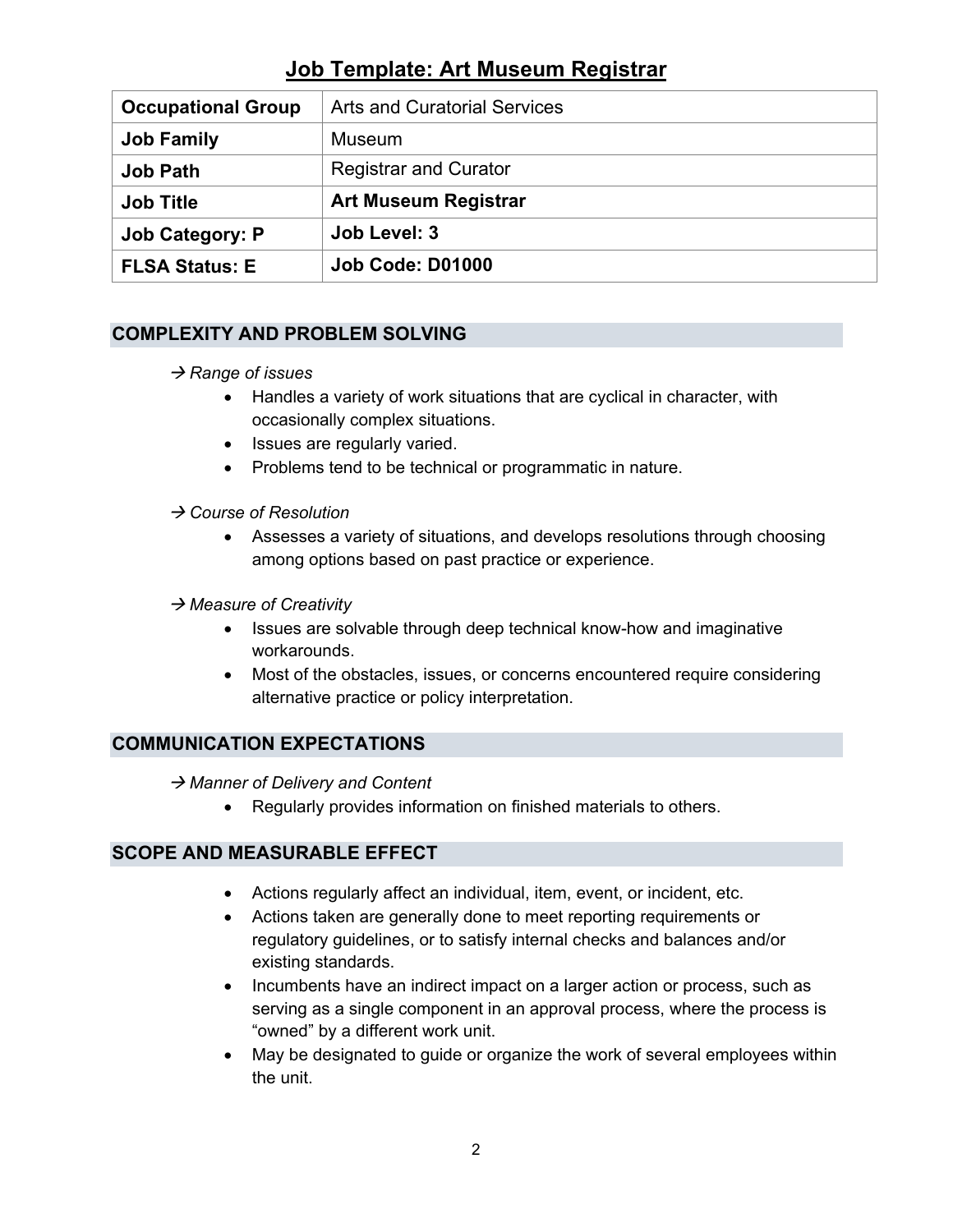| <b>Occupational Group</b> | <b>Arts and Curatorial Services</b> |
|---------------------------|-------------------------------------|
| <b>Job Family</b>         | Museum                              |
| <b>Job Path</b>           | <b>Registrar and Curator</b>        |
| <b>Job Title</b>          | <b>Art Museum Registrar</b>         |
| <b>Job Category: P</b>    | Job Level: 3                        |
| <b>FLSA Status: E</b>     | Job Code: D01000                    |

# **Job Template**

## **GENERAL SUMMARY**

Organizes and coordinates the registration and deaccessioning of the museum's collections, acquisitions, and gifts. Secures copyright assignments for works of art in the collection and museum publications.

# **REPORTING RELATIONSHIPS AND TEAMWORK**

Works under direction of a supervisor or manager. Serves a lead worker to employees who perform similar functions.

# **ESSENTIAL DUTIES AND RESPONSIBILITIES**

*The intent of this section is to list the primary, fundamental responsibilities of the job – that is, the duties that are central and vital to the role.*

- Oversees the registration of museum collections, acquisitions, and gifts.
- Maintains storage of the permanent collection; controls all aspects of incoming and outgoing loans to and from the permanent collection.
- Oversees document preparation and maintenance of records and collection photographs.
- Arranges for photography of works of art in the collection and for the sale or loan of prints and negatives of these works to commercial and non-profit users.
- Organizes and coordinates the shipping, receiving, packing, and unpacking of works of art. Corresponds with appropriate agencies regarding expenses, arrangements, etc. Records and reports to appropriate agency on condition of works of art.
- Maintains liaison with other University offices, as needed, to carry out responsibilities.
- Provides scholars and the public access to information about the museum's collection and holdings and may arrange for viewing of the collection.
- Records and maintains files and records regarding annual museum attendance, past exhibitions, chronology of museum's activities, and other relevant data.
- Secures copyright assignment for works of art in the collection and museum publications, as well as assigning ISBN numbers to any museum publications.
- Assists with exhibitions and placement of works of art as necessary.
- Performs related work as required.